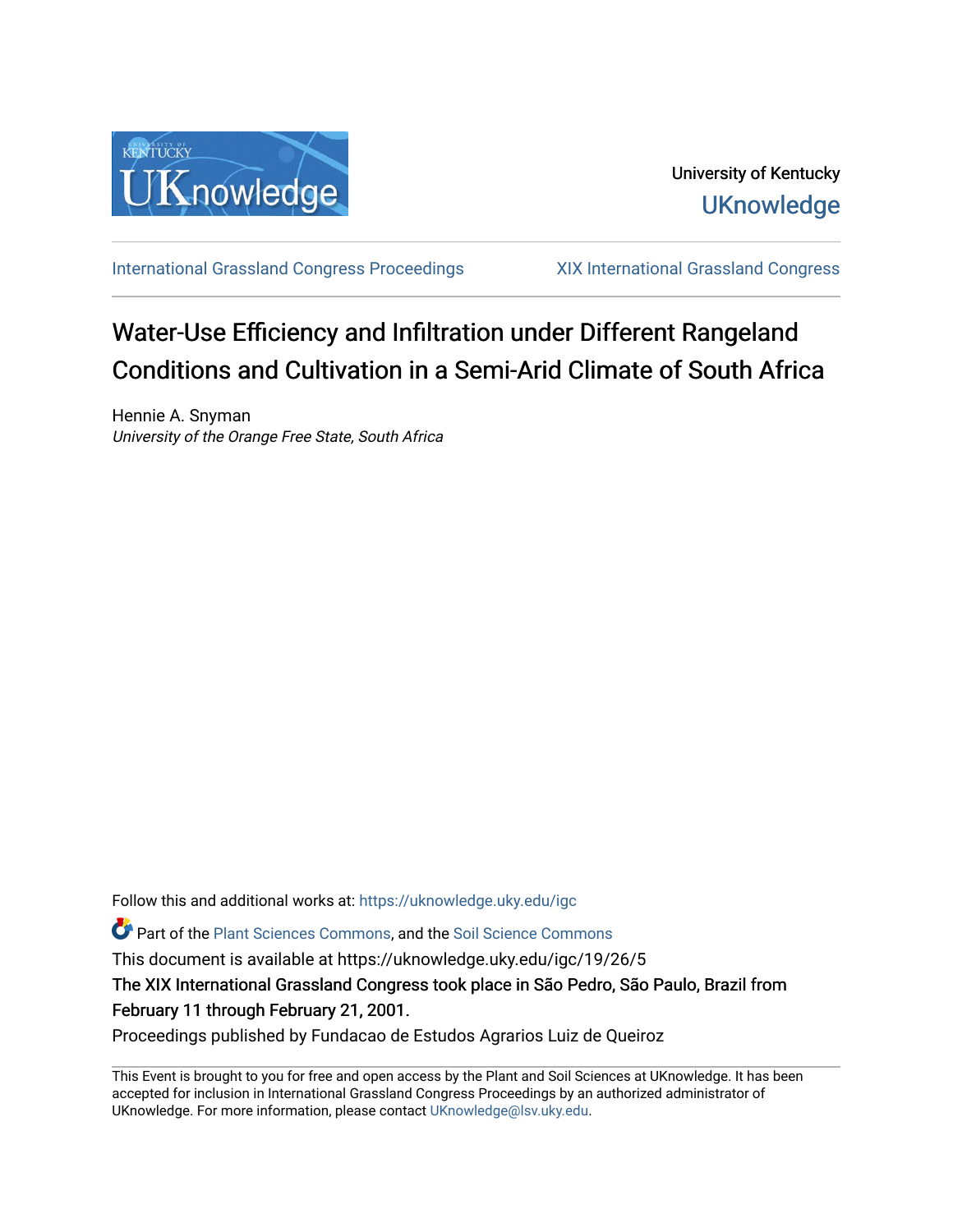# **WATER-USE EFFICIENCY AND INFILTRATION UNDER DIFFERENT RANGELAND CONDITIONS AND CULTIVATION IN A SEMI-ARID CLIMATE OF SOUTH AFRICA**

#### H.A. Snyman

Department of Grassland Science, P.O. Box 339, University of the Orange Free State, Bloemfontein, 9300, South Africa

### **Abstract**

The objective of this study was to determine the impact of rangeland in different botanical composition classes (good, moderate and poor), on water-use efficiency (WUE: crude protein produced per unit of evapotranspiration) and soilwater content. The same measurements were also made on an undisturbed bare soil surface and soil cultivated twice per annum. Evapotranspiration was determined by quantifying the soil-water balance equation with the aid of runoff plots and soil-water content measurements done by a neutron hydroprobe. Water-use efficiency declined significantly  $(P<0.01)$  with rangeland degradation. Rangeland in good condition averaged a WUE of 0.28 kg crude protein ha<sup>-1</sup> mm<sup>-1</sup>. Higher surface runoff occurring in rangeland in poor condition due to less vegetation cover, caused soil-water content to be much lower than that of grassland in good condition. Soil-water storage increased by 31% due to cultivation. The study shows it is important to keep rangeland in optimal condition to utilise limited soil water for sustainable plant and therefore animal production.

**Keywords**: soil-water content, water-use efficiency, runoff, evapotranspiration,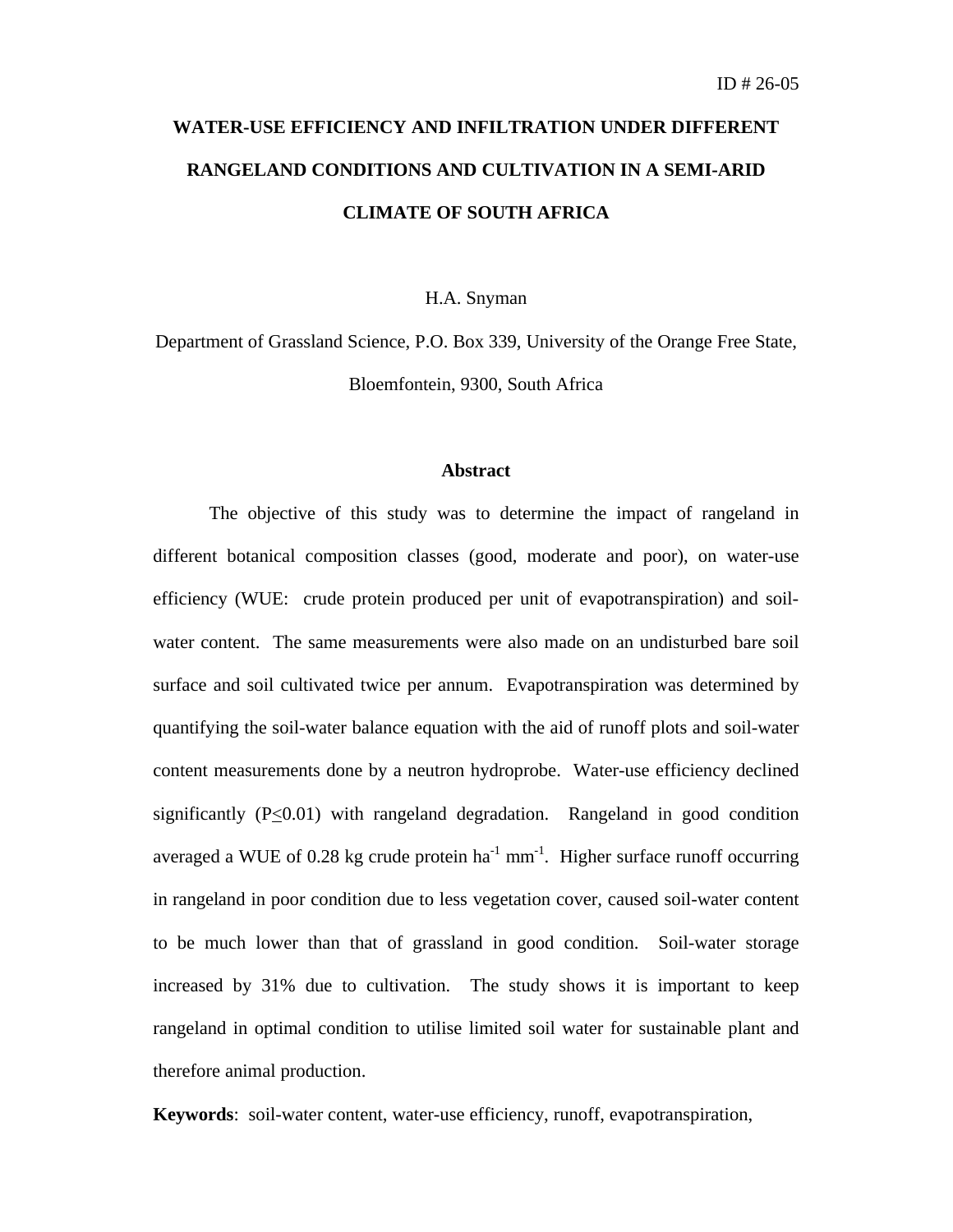#### **Introduction**

The cyclic nature of the annual precipitation and the unreliable distribution of the seasonal rainfall of southern Africa, result in long extensive droughts and shorter seasonal droughts (Snyman, 1999). Accurate balancing of the stored soil water with the expected water deficit for rangelands in different condition is a means of lowering risk in fodder flow planning (Snyman, 1998). This requires a sound knowledge of the soil-water balance and the quantification of each component thereof. Although the farmer cannot control the rainfall on his farm, he can directly and/or indirectly influence its effectiveness, since rangeland condition is influenced by management practices. In calculating water-use efficiency, most researchers (Le Houérou, 1984; Snyman, 1998; Snyman, 1999) only express it in terms of the quantity of dry matter produced per unit water consumed, while its calculation in terms of crude protein produced per unit of water consumed, receives little attention at present. The latter calculation can make a large contribution to the estimation of short-term nutritive value of rangeland in a specific condition, given the quantity of rainfall received or water consumed. The aim with this study was to investigate the ability of rangeland to efficiently utilise limited soil water in a semi-arid climate and to identify the influence of rangeland degradation on water-use efficiency.

#### **Material and Methods**

The study was conducted in Bloemfontein (28°50'S; 26°15'E, altitude 1350 m), which is situated in the semi-arid summer rainfall (annual average 560 mm) region of South Africa. The data were collected from a typical Dry Sandy Highveld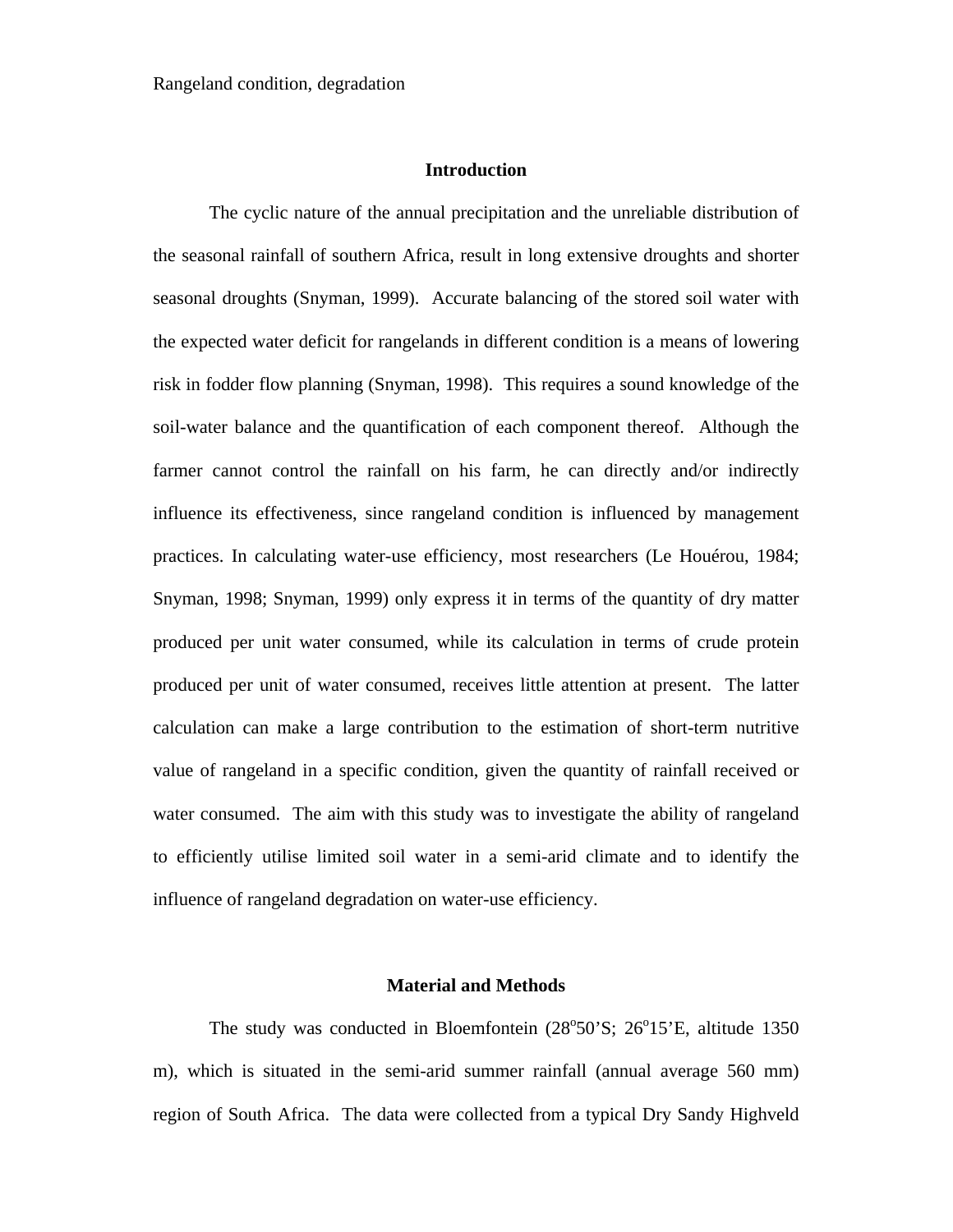Rangeland. The experimental layout was a fully randomised design consisting of five treatments with three replications. Rangeland in three different compositional classes (good, moderate and poor), undisturbed bare soil surface and a soil cultivated twice per annum were studies from 1995/96 to 1998/99 seasons. Rangeland condition was determined according to the method of Foran *et al*. (1978). Water-use efficiency (WUE) is defined as the quality (crude protein content) of dry matter produced per unit of water evapotranspired. Monthly herbage production that was determined for each rangeland condition class, by clipping 10  $m<sup>2</sup>$  of plants in each treatment at the end of each month, was used to determine N-content following Kjeldahl digestion of the plant material in concentrated sulphuric acid. Crude protein content calculated from N-content of the whole aboveground organs (leaves, stems and seed), was determined in the middle and end of each month. Evapotranspiration was determined by quantifying the soil-water balance equation. The study involved 15 runoff plots, each measuring 2 m x 15 m, with an average slope of 3.5%. The soil water content was monitored with the aid of a neutron hydroprobe, at 200 mm depth intervals every fourth day.

#### **Results and Discussion**

The average rangeland condition score (expressed as a percentage of that in a benchmark site) ranged from 92.21% to 32.01% and the basal cover from 9.00% to 3.40% (Table 1). With rangeland degradation, Et decreased significantly  $(P \le 0.01)$ (Table 1). Rangeland in good condition evapotranspired on average 22% more water than rangeland in poor condition. The bare uncultivated area had a 35% lower evaporation obtained from rangeland in good condition. The dense plant cover of rangeland in good condition proves a situation in which surface runoff and soil loss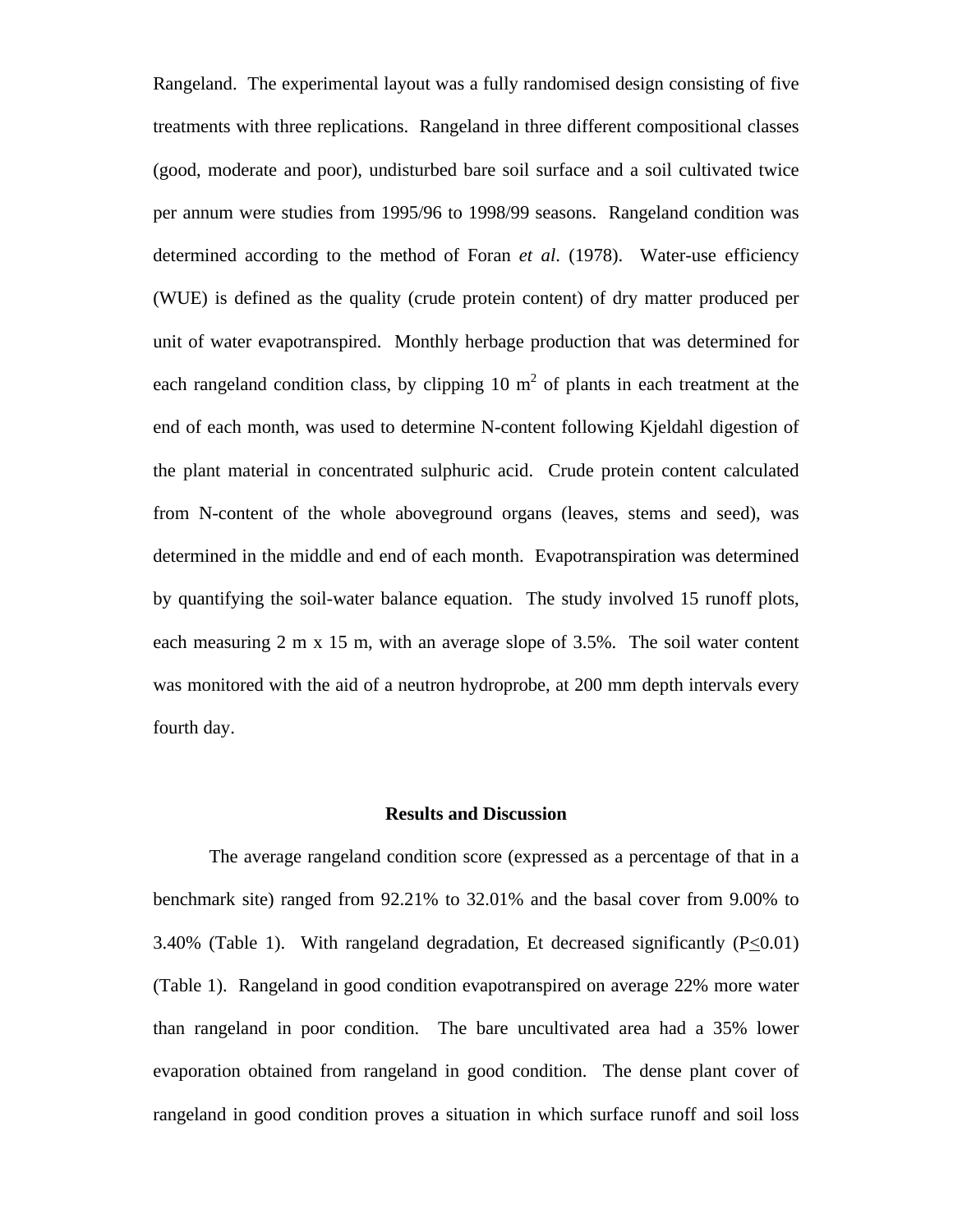were lower ( $P \le 0.01$ ) than that from rangeland in poor condition (Table 1). After only three years of cultivation the A; B1 and first half of B2 horizon were filled to full storing capacity, while the rest of B2 horizon were only filled up to 60% storing capacity. Therefor the upper limit (drained upper limit) soil-water holding capacity of the layers 0 to 300 mm; 300 to 600 mm and 600 to 900 mm for this soil form are 68 mm; 73 mm and 80 mm. In all compositional classes, the soil-water content deeper than 900 mm, was only slightly supplemented over the growing seasons. These results confirm observations made by Fischer and Turner (1978) that deep percolation in semi-arid areas, only occurs under extremely high rainfall condition. The lower limit plant available water for the different layers 0 to 300 mm; 300 to 600 mm; 600 to 900 mm and 900 to 1200 mm for this rangeland ecotope are 15 mm; 25 mm; 28 mm and 22 mm.

The lower  $(P<0.01)$  crude protein content found in plant material as rangeland condition improves, is possibly caused by the soil reserves of water being used for high dry matter production per unit area delivered by rangeland in good condition (Table 1). Though rangeland in poor condition had for most of the years a significantly  $(P<0.01)$  higher seasonal percentage of crude protein, expressed in kg ha <sup>1</sup> was very low due to lower ( $P \le 0.01$ ) above-ground dry matter production accompanying rangeland degradation (Table 1). A general conclusion is that in semiarid rangeland, annual primary production depends mainly on the interaction between rainfall and composition/basal cover (Snyman, 1999).

The monthly and annual WUE differed significantly  $(P<0.01)$  between the different compositional stages for all growing seasons (Fig. 1 and Table 1). The highest seasonal WUE occurred during the 1996/97 seasons, during which rangeland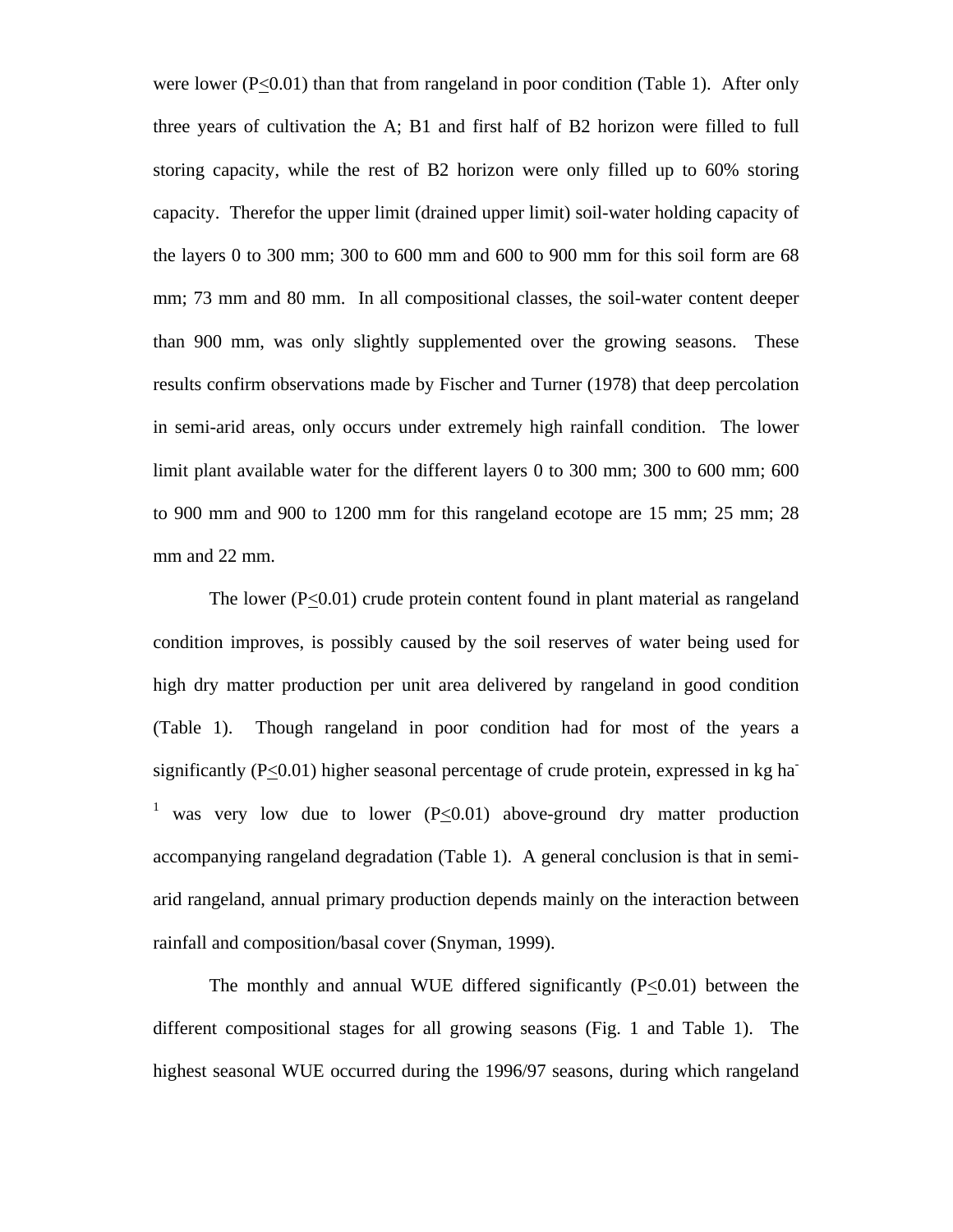in good, moderate and poor condition produced 0.34; 0.25 and 0.14 kg crude protein  $ha^{-1}mm^{-1}$  respectively.

It is clear that rangeland degradation caused an enormous decrease in plant available water in the soil profile, specifically from the high runoff and high evaporation loss. This limited available water contributes to increase drought risks. Fodder flow planning and risk management are therefore much more complicated due to lower production and of rangeland in poor condition. The efficiency and risk with which rainfall is converted into plant production by fodder plants and eventually grass farming income, without deterioration of natural resources, forms the basis of sustainability of the rangeland ecosystem.

#### **References**

**Fischer, R.A. and Turner N.C.** (1978). Plant productivity in the arid and semi-arid zone. Ann. Rev. Plant. Physiol**. 29**: 277-317.

**Foran, B.D., Tainton N.M. and Booysen P. de V.** (1978). The development of a method for assessing veld condition in three grassveld types of Natal. Proc. Grassld. Soc. Sth. Afr. **13**: 27-34.

Le Houérou, H.N. (1984). Rain use efficiency: A unifying concept in arid-land ecology. J. Arid. Environ. **7**: 213-247.

**Snyman, H.A.** (1998). Dynamics and sustainable utilisation of rangeland ecosystems in arid and semi-arid climates of southern Africa. J. Arid Environ. **39**: 645-666.

**Snyman, H.A.** (1999). Soil erosion and conservation. In: Tainton, N.M. (ed.). Veld management in South Africa, pp 355-380. University of Natal Press, Scottsville, South Africa. 472 pp.